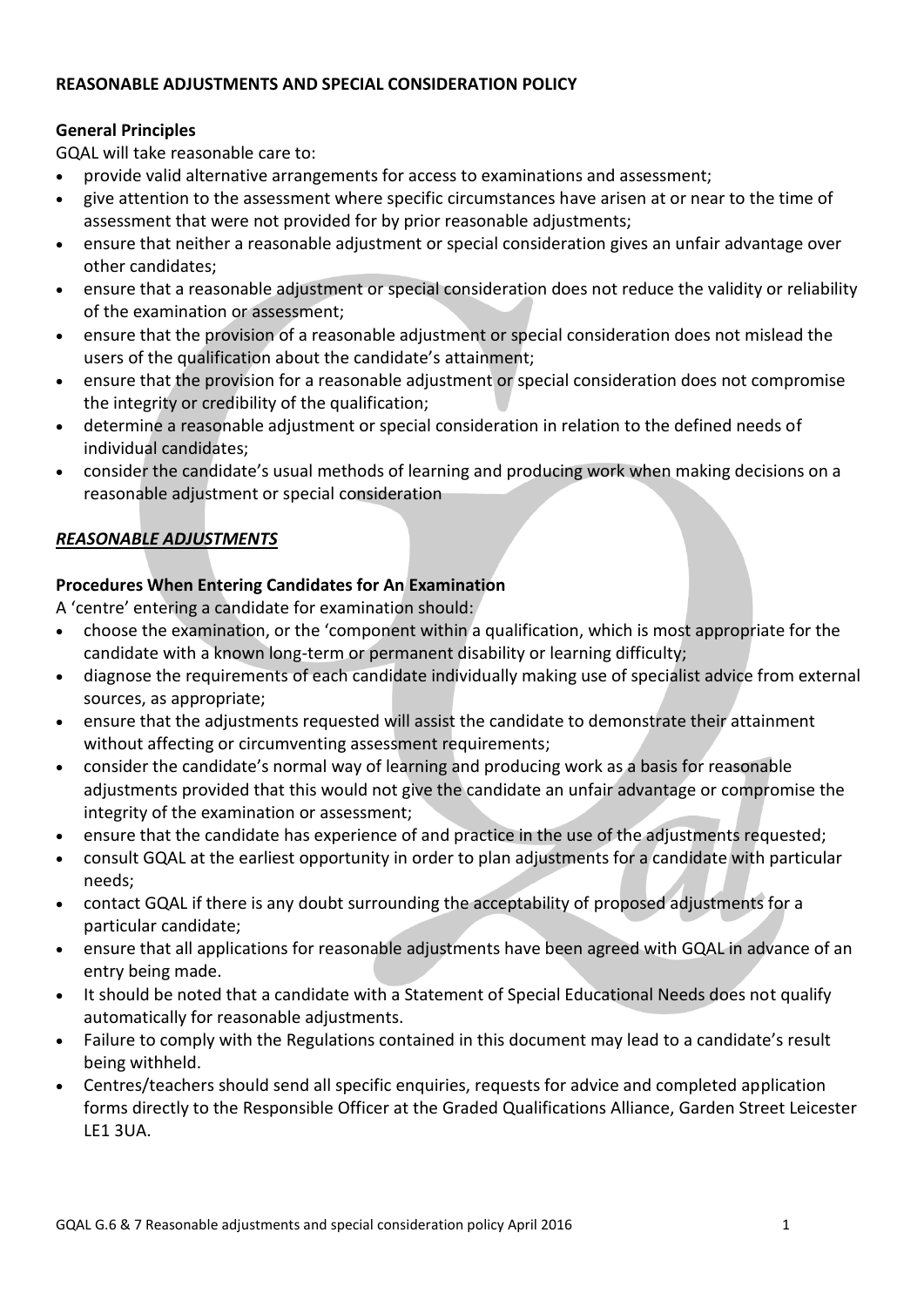#### **Guidance**

- 1. Reasonable adjustments apply to both permanent or long-term disabilities and learning difficulties, and to temporary disabilities, illness and indisposition's.
- 2. In the case of temporary conditions GQAL should be contacted as soon as possible after the situation arises.
- 3. If a temporary condition arises during the examination, the advice of GQAL should be sought, wherever possible, especially if the circumstances are unusual or distressing.
- 4. Avoid making assumptions, on the basis of previous experience or hearsay, about the adjustments that may or may not be made.
- 5. Judgements are made by GQAL according to the circumstances and needs of the individual candidate.
- 6. In respect of permanent or long-term conditions, the most appropriate syllabus should be chosen. Whenever possible, the syllabuses and options available should be investigated and the one most suitable to meet the needs of the candidate chosen.
- 7. Multiple disabilities. Many students with physical disabilities also have sensory difficulties or problems. If candidates have multiple disabilities, all the possibilities for meeting the assessment needs of the candidate should be considered.
- 8. Before making an application for reasonable adjustments:
	- consult any specialist LEA or other external advisory services available;
	- consider whether the severity or effect of the particular disability is likely to change before the time of the examination;
- 9. The impact of reasonable adjustments on other candidates should be taken into account and assistance to the Graded Qualifications Alliance should be given to ensure that these do not give the candidate an unfair advantage over other candidates or compromise the integrity of the examination.
- 10. For some candidates, it may be permissible to use alternative forms of communication to give direction or instruction, or a hearing loop, although these should be kept to a minimum in accordance with examination regulations. Examples of alternative communication could be the use of British Sign Language to give instruction or direction, but only where this does not compromise a candidate's ability to perform the requirements of the examination. Where BSL is the primary means of communication for a deaf candidate, these candidates may have the support of a BSL/English interpreter to sign the instructions or directions to them, which are being given by the examiner/assessor. The teacher/centre is responsible for providing this. The BSL interpreter should be recruited with integrity by the centre/teacher and hold an appropriate qualification in sign language, have a good working knowledge of the content of the examination and must not be related to the candidate. A candidate should, wherever possible, have had previous experience of working with a BSLl/English interpreter and should have used this arrangement during their classes.
- 11. Candidates with Statements of Special Educational Needs do not necessarily qualify for reasonable adjustments. Where candidates have Statements, action should be taken to ensure their possible needs are considered before the candidate commences the Programme of Study.
- 12. In all cases, when consideration is being given to a candidate with Particular Needs (whether statemented or not), the Parents or Guardians of the candidate must be consulted about, and kept informed of the appropriateness of the award, the demands of a Programme of Study and the nature of the examination requirements before the candidate commences the Programme of Study.
- 13. Careful consideration must be given to the resourcing implications of any reasonable adjustments, which may be agreed.
- 14. The candidate must have had experience of, and practice in, the use of any reasonable adjustments, which are requested.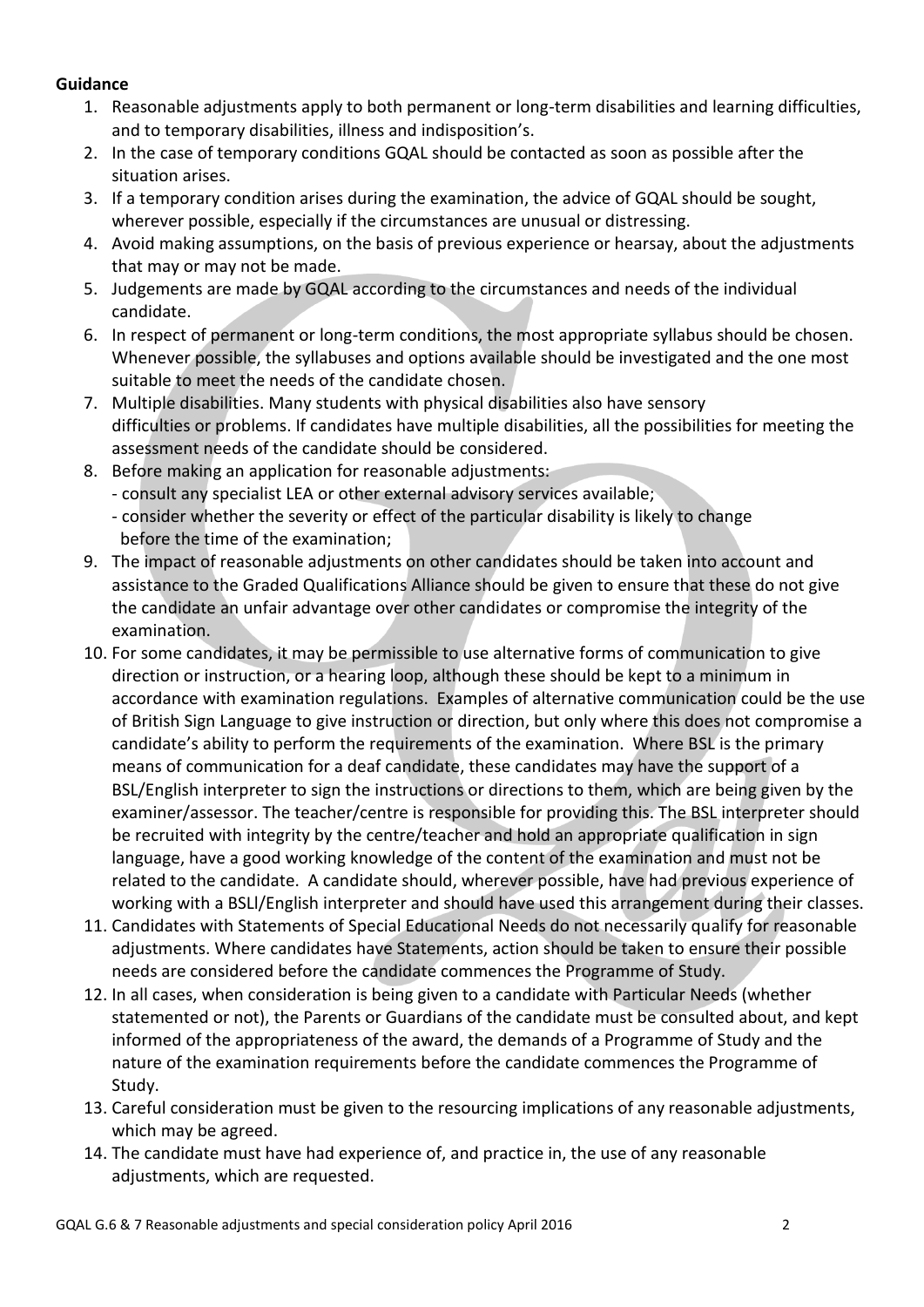- 15. If there is any doubt about the acceptability of the adjustments proposed, the awarding body should be consulted at the earliest opportunity and preferably before the Programme of Study is started.
- 16. In the case of learning difficulties, there must be evidence of need and a history of provision during the Programme of Study. The evidence must take the form of one of the following:
	- a Statement of Special Educational Needs;
	- or

- a relevant diagnostic report confirming a learning disability produced by an educational psychologist or other appropriately qualified and competent person.

17. The evidence must be held by the centre and made available to the Graded Qualifications Alliance on request.

#### **Evidence Requirements**

Historical evidence of the candidate's needs and an indication of how these needs have been met during the Programme of Study must be provided to the Awarding Organisation. Centres will be expected to establish that the candidate's needs have been recognised over the duration of the Programme of Study and that the adjustments requested for the examination reflect past and present requirements. In the case of learning difficulties, evidence of need should be confirmed by a history of provision during the Programme of Study within the school/college, supported by current medical/psychological evidence from a competent person to support the application. (A competent person is defined as a Medical Doctor, Chartered Psychologist or a Full/Affiliated Member of the Association of Educational Psychologists or person of similar professional and relevant standing.)

#### **Submitting Applications**

Application is by letter to the Responsible Officer, GRADED QUALIFICATIONS ALLIANCE, Garden Street, Leicester. LE1 3UA. This should be received at least 12 weeks before the intended date of examination. The letter must include the following information:

- Title of the award as entered
- Date of Exam/Assessment
- A full description of the reasons why reasonable adjustments are being requested for an individual named candidate.
- *Current* medical/psychological evidence from a competent person to support the application.
- A description of all reasonable adjustments already made within the Centre or school for the Programme of Study
- The centres recommendations for reasonable adjustments and the ways that this will be provided by the Centre for the examination/assessment.
- A Declaration to say that the centre is satisfied that the information provided is accurate.

### **Additional Guidance for Candidates with Physical or Other Disabilities**

The guiding principle in practical assessments must be safety at all times. Candidates must neither endanger other candidates nor endanger themselves. In every case centres must ensure that the Programme of Study and an Examination is suitable for the candidate and not beyond his or her physical capabilities. This requires that the candidate's needs should have been recognised over a period of time and the adjustments proposed for the Programme of Study and Examination should reflect past and present need. If no previous adjustments have been made, centres must consider very carefully whether arrangements are justified. Where any doubt exists, centres must contact GQAL before a candidate commences work on a Programme of Study leading to an examination.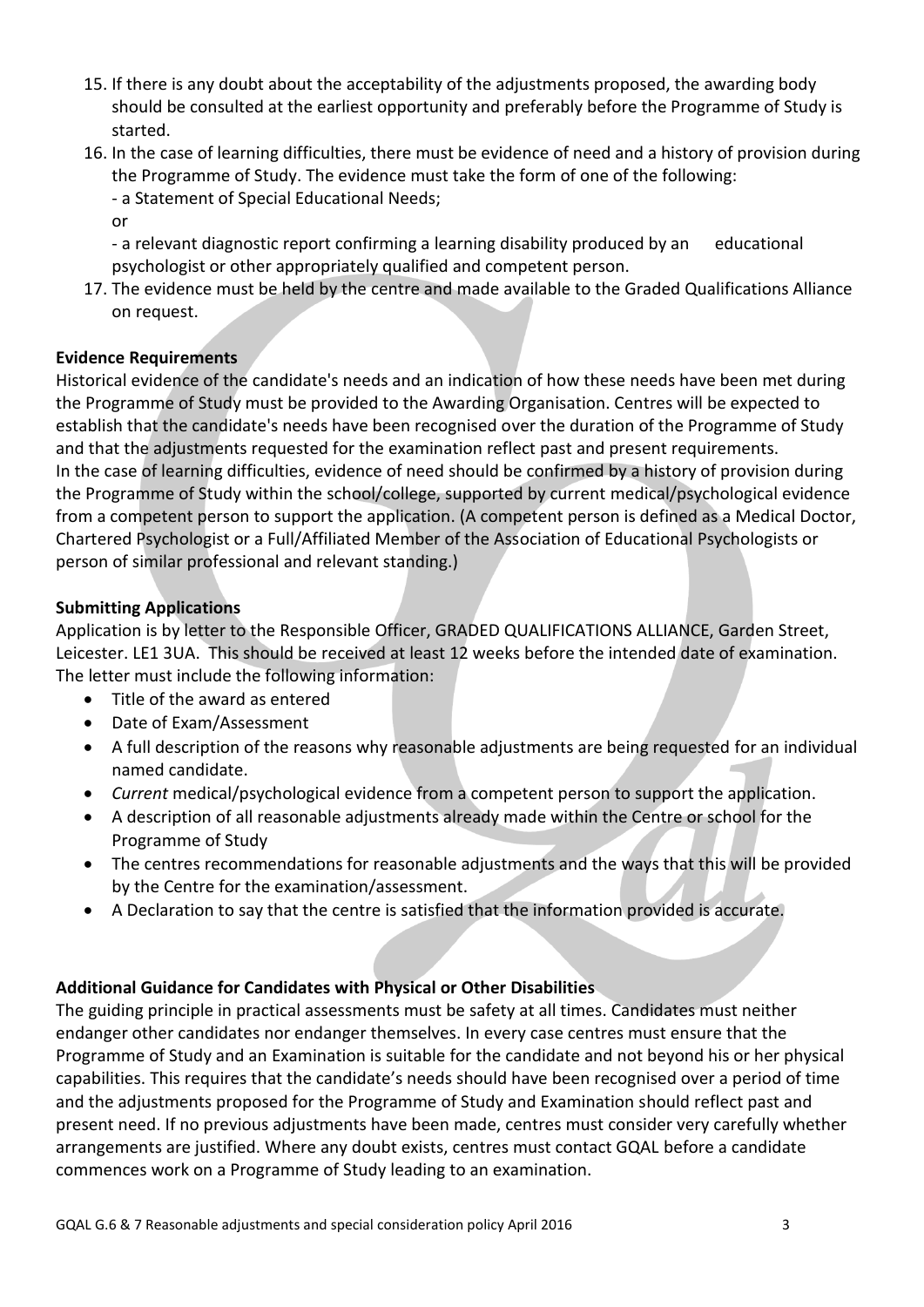The centre must avoid misleading the parents, students and other interested parties about the candidate's likely acceptance for the examination and the level of attainment possible.

Where an examiner/assessor has reasonable grounds for believing that candidates might either endanger other candidates or endanger themselves the examiner/assessor is required by GQAL not to proceed with the examination and to inform GQAL immediately that this is the case.

Reasonable adjustments are intended to enable the candidate to demonstrate his or her level of attainment, but the centre must ensure, and the examiner/assessor must be satisfied that they do not give the candidate an unfair advantage over other candidates in the same examination.

### *SPECIAL CONSIDERATION*

# **Eligibility**

1. A candidate who is fully prepared for assessment will be eligible for special consideration if: (a) performance in a component is affected by circumstances beyond the control of the candidate, e.g. recent personal illness, accident, bereavement, serious

disturbance during the examination (but see paragraphs 3(a) below);

(b) reasonable adjustments which were made in respect of a permanent or long-term disability proved inappropriate or inadequate.

2. A candidate will not be eligible for special consideration if:

(a) any part of the examination is missed due to personal arrangements including

holidays or unauthorised absence from any examination component;

(b) no evidence is supplied by the centre that the candidate had been affected at the time of the examination by a particular condition e.g. chronic hay fever.

3. Candidates, either individually or as groups, will not be eligible for special consideration if:

(a) preparation for a component is affected by difficulties during the course of study e.g. disturbances through building work, lack of proper facilities, changes in or shortages of staff, industrial disputes;

(b) the effect on the final assessment cannot be reliably quantified by the awarding body.

Following an application for special consideration GQAL may make an exceptional circumstance award, provided that additional appropriate pre-existing evidence of attainment is available.

# **How To Apply**

The centre is responsible for discussing the possible need for special consideration with the examiner/assessor before the examination starts. The examiner/assessor and centre must be satisfied beyond all reasonable doubt that the case of an individual candidate is genuine. The examiner/assessor will notify GQAL (if possible before the examination starts) the examiner/assessor will send GQAL a confidential written report about the circumstances. The centre must submit a letter requesting special consideration to GQAL as soon as possible after the examination and not later than 2 days after the date of the examination. This letter must provide medical or other appropriate evidence to support the request.

# **Submitting Applications**

- Application is by letter to the GRADED QUALIFICATIONS ALLIANCE, Garden Street Leicester LE1 3UA. The letter must include the following information:
- Title of the award as entered
- Date of Exam/Assessment
- A full description of the adverse circumstances on the date of the examination/assessment.
- Where appropriate current medical/psychological evidence from a competent person to support the application.

GQAL G.6 & 7 Reasonable adjustments and special consideration policy April 2016 4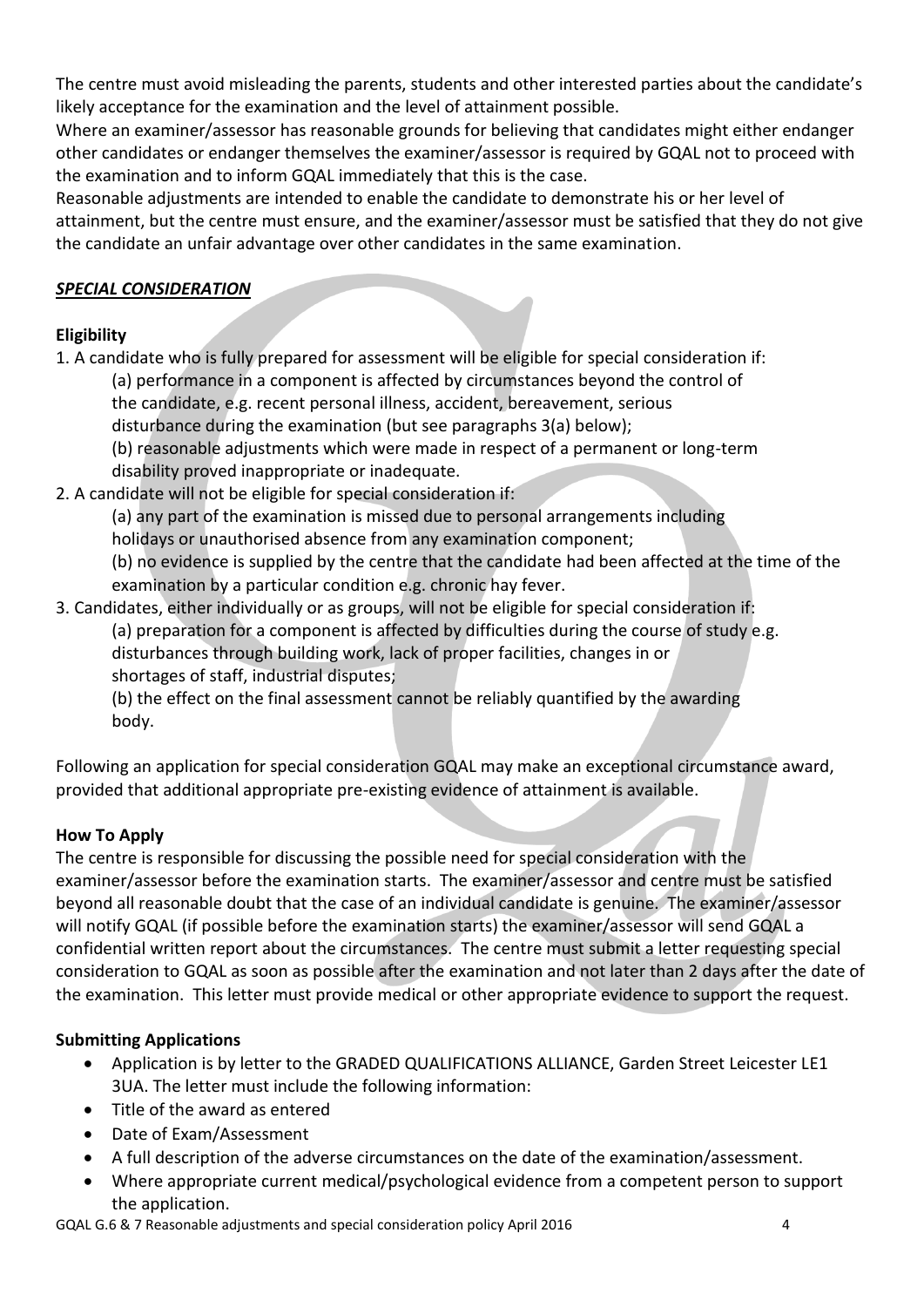### **Guidance on applications for Reasonable Adjustments or Special Consideration**

- State precisely the nature of the disability or indisposition and its effects in relation to assessment.
- Specify any information/evidence enclosed with the application which will assist understanding of the case.
- Specify your recommendations for the reasonable adjustments needed by the candidate. Be as precise as possible. Remember, it is the centres responsibility to recommend and subsequently provide the reasonable adjustments being requested.
- You are advised, wherever possible, to consult a specialist advisory service or other external service on the most appropriate adjustments for the candidates concerned.
- Provide details of all reasonable adjustments already made within the school or centre for the Programme of Study and indicate any support that is usually available to the candidate during teaching.
- Specify for how long such adjustments have been made for the candidate. If none have been made put 'NONE'.
- Complete the declaration. It is the responsibility of the centre to verify the accuracy of the information required to support the request and subsequently provide the reasonable adjustments agreed.
- Enclose copies of current (e.g provided within the previous two years) medical/psychological evidence from a competent person to support the application. (A competent person is defined as a Medical Doctor, Chartered Psychologist or a Full/Affiliated Member of the Association of Educational Psychologists or person of similar professional and relevant standing.)
- The supporting evidence from a competent person must clearly indicate why the candidate has learning difficulties or particular needs severe enough to warrant reasonable adjustments. The person must indicate whether, in their judgement, the examination is appropriate for the candidate. Any other information to be taken into account such physical, perceptual, attentional or co-ordination difficulties and any relevant emotional factors must be commented on and the results of recognised tests relating to these supplied.

### **Aegrotat Awards**

- An aegrotat award for incomplete study is an unclassified award that may be conferred in exceptional circumstances such as when a student's ability to complete an award is compromised by sudden circumstances.
- An Aegrotat award may be made to a candidate who is prevented by illness or other medical reasons or by circumstances that could not have been predicted or anticipated from completing an examination or final assessment.
- It is the responsibility of the Centre to immediately notify the Responsible Officer of GQAL of the likelihood of an Aegrotat award being applied for and to ensure that the reasons or circumstances are fully documented and supported by evidence, which will be passed to the Responsible Officer of GQAL without undue delay.
- The Responsible Officer of GQAL, having considered the relevant facts (which should include satisfactory medical certification or other appropriate evidence) may recommend that an Aegrotat award be made.
- In doing so, the Responsible Officer of GQAL should be satisfied that the candidate's prior performance shows beyond reasonable doubt that he/she would have passed but for the illness/event which occurred.
- The Responsible Officer should be satisfied that the candidate is unlikely to be able to return to complete his/her examination or assessment at a later date within a reasonable period.
- If it is agreed that an Aegrotat award be made, the Responsible Officer shall require the candidate to confirm in writing that they are willing to accept an Aegrotat award.